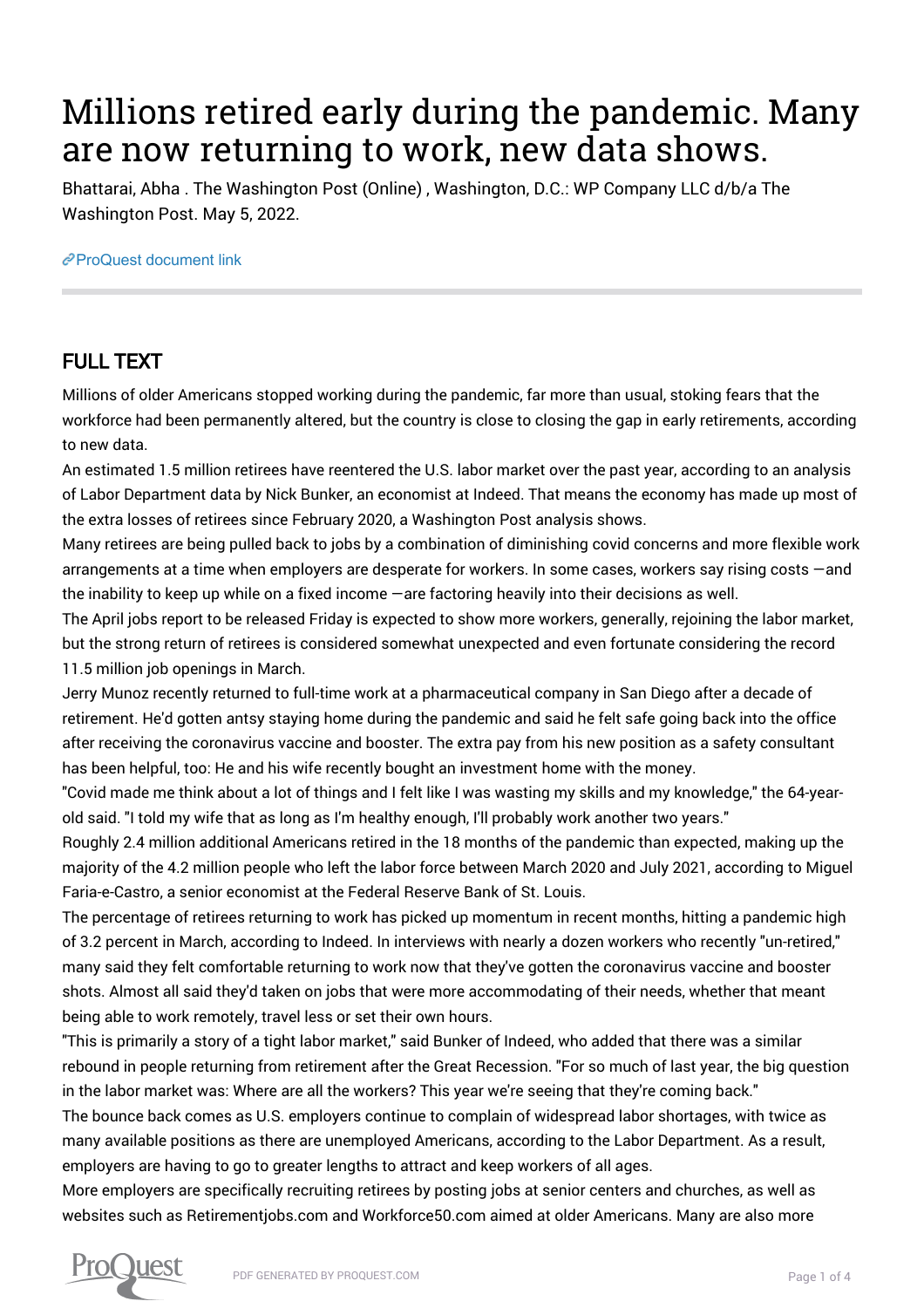willing to offer accommodations such as part-time or remote work, according to Amanda Cage, president of the National Fund for Workforce Solutions.

"This is the first time I've seen retirees become a targeted population," she said. "It's very different from what we saw in the last recession, when older workers faced extreme discrimination in the labor market in a way that they never quite recovered from."

Robert Blethen, a retired truck driver in Connecticut, wasn't exactly looking to work again. But the 70-year-old was lured back last fall when he got a call asking if he'd be willing to drive nine horses from Oklahoma to Maine. That two-day gig turned into part-time work and eventually, full-time employment for a small trucking company. Now he's on the road 72 hours a week shuttling livestock to and from Florida. Blethen, who receives about \$2,800 a month in Social Security, says the extra money has helped cover home improvement costs, including a new heating system, garage doors and window installations.

"I was kind of bored, and the company was short of help," said Blethen, who has been working since he was 12. "Plus I'm being compensated very well."

Although it's clear that people are reentering the workforce at higher rates, it's less clear exactly what sorts of jobs they're getting —or how much of their decisions are voluntary, said Beth Truesdale, an expert in the aging workforce and inequality at the W.E. Upjohn Institute for Employment Research.

"The privilege of being able to retire early or to return to work if you want to, is restricted to a tiny, tiny fraction of Americans," Truesdale said. "People are making choices under very constrained circumstances. ... In many cases, it isn't a choice to work longer so much as having to work longer to make ends meet."

Roblyn Melton, 58, a retired educator in Farmington, Mo., recently took a full-time job as a curriculum consultant because of astronomical health insurance premiums, which at \$1,200 a month, were double her mortgage. She plans to work for another seven years until she's eligible for Medicare.

"Basically I went back to work because of health insurance," said Melton, who was retired for three years. "But I did pick a job that I enjoyed doing, so it's not like I went back to do something I hate."

Leaving the workforce early can be both a result and driver of inequality, economists say. More vulnerable older workers —in lower-wage jobs without college degrees —were most likely to stop working prematurely during the pandemic, while more privileged Americans tended to delay retirement, according to The New School's Retirement Equity Lab. The share of Black workers without a college degree who stopped working before age 65 increased the most.

"At the beginning of the pandemic, an awful lot of older people were pushed out of jobs or left because of high health risks," Truesdale said. "What does it mean to retire under those circumstances? It can be very complicated." Determining exactly who is "retired" versus simply out of work can also be tricky, she said. Many people who leave the labor force in their 50s and early 60s do so because of health concerns or caregiving responsibilities, both of which were amplified early in the covid crisis. Others may leave early because of employee buyouts or early retirement packages, which tend to target the oldest workers.

Early in the pandemic, Scott Ward, then 57, took an early retirement offer from his job at a global tech firm in Silicon Valley. He wasn't quite ready to stop working, but he said he had gotten tired of frequent international travel. With little else to do after leaving his job, the former human resources director signed up for virtual acting classes.

Now he's reentered the workforce in two ways: as an HR manager at a small firm that requires much less travel, and as an actor in horror movies and romantic comedies. He has several gigs lined up this year, including one as a deputy sheriff in a werewolf movie and another as a lead in a fantasy adventure.

"I was kind of concerned that it would be hard to get back to work because of my age," said Ward, 59. "But given the market right now, it was easy."

Workers between the ages of 55 and 64 —who don't tend to qualify for Medicare or full Social Security benefits —are among those most likely to return to the workforce, said Owen Davis, a research associate at the New School's Schwartz Center for Economic Policy Analysis.

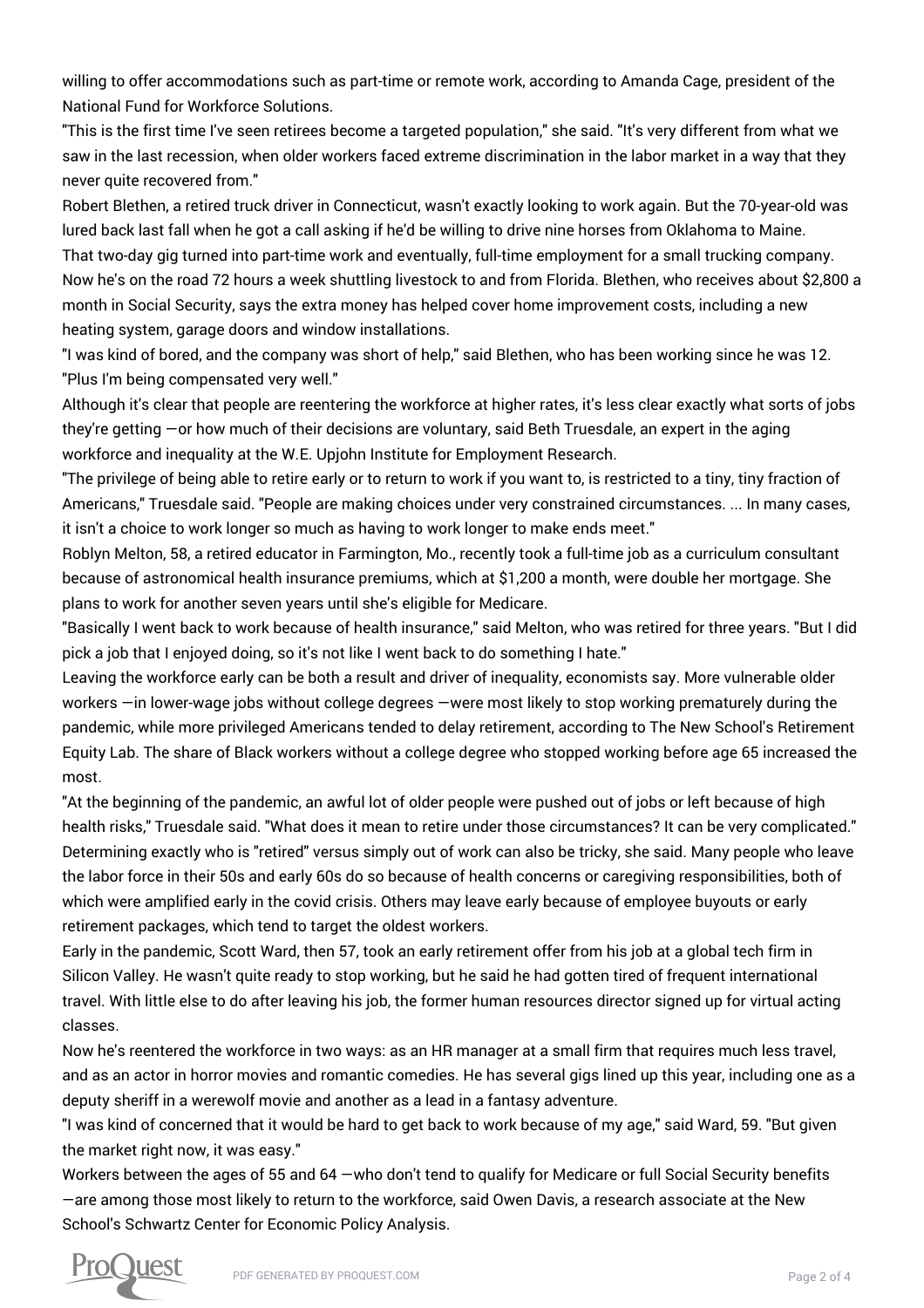"Retirement is influenced by your wealth, your health and your job prospects —and those things can either move in the same direction, or they can all push in different ways," he said.

Connie Kitchens retired in 2018 after three decades working in Georgia public schools, most recently as a middle school teacher. But now the 61-year-old says she'll likely have to return to work, at least part-time, so her family can keep up with rising costs for food and health care.

She and her husband, a retired law enforcement officer, are raising two young grandchildren after their daughter died of breast cancer. They receive about \$10,000 in Social Security and pensions every month, before taxes, although she said that's not enough to live on for a family of four. They stopped going to restaurants and have cut back on weekend trips to visit family. Her monthly grocery bill has gone from \$300 to nearly \$600, in part because her grandson, who has sickle cell anemia, requires specialty items like Pediasure and lactose-free milk, often in short supply.

"The price of meat just shot all the way up —it's so high that chicken costs as much as steak used to," said Kitchens, who has been mulling a return to work but needs flexibility for her grandson's medical appointments. "I have to find the right job, with flexibility. This isn't what I dreamed it was going to be when I retired." Andrew Van Dam and Alyssa Fowers contributed to this report.

## DETAILS

| Subject:                       | Early retirement; Vaccines; Older workers; Social security; Labor force; Retirees;<br>Employment; Pandemics; Workforce; Employers; Coronaviruses; Medicare; Labor<br>market; Part time employment; Recessions; COVID-19; Health insurance |
|--------------------------------|-------------------------------------------------------------------------------------------------------------------------------------------------------------------------------------------------------------------------------------------|
| <b>Business indexing term:</b> | Subject: Early retirement Older workers Social security Labor force Retirees<br>Employment Workforce Employers Medicare Labor market Part time employment<br><b>Recessions Health insurance</b>                                           |
| Location:                      | <b>United States--US</b>                                                                                                                                                                                                                  |
| <b>Publication title:</b>      | The Washington Post (Online); Washington, D.C.                                                                                                                                                                                            |
| <b>Publication year:</b>       | 2022                                                                                                                                                                                                                                      |
| <b>Publication date:</b>       | May 5, 2022                                                                                                                                                                                                                               |
| Section:                       | <b>Business</b>                                                                                                                                                                                                                           |
| <b>Publisher:</b>              | WP Company LLC d/b/a The Washington Post                                                                                                                                                                                                  |
| Place of publication:          | Washington, D.C.                                                                                                                                                                                                                          |
| Country of publication:        | United States, Washington, D.C.                                                                                                                                                                                                           |
| <b>Publication subject:</b>    | <b>General Interest Periodicals--United States</b>                                                                                                                                                                                        |
| <b>ISSN:</b>                   | 26419599                                                                                                                                                                                                                                  |
| Source type:                   | Blog, Podcast, or Website                                                                                                                                                                                                                 |
| Language of publication:       | English                                                                                                                                                                                                                                   |